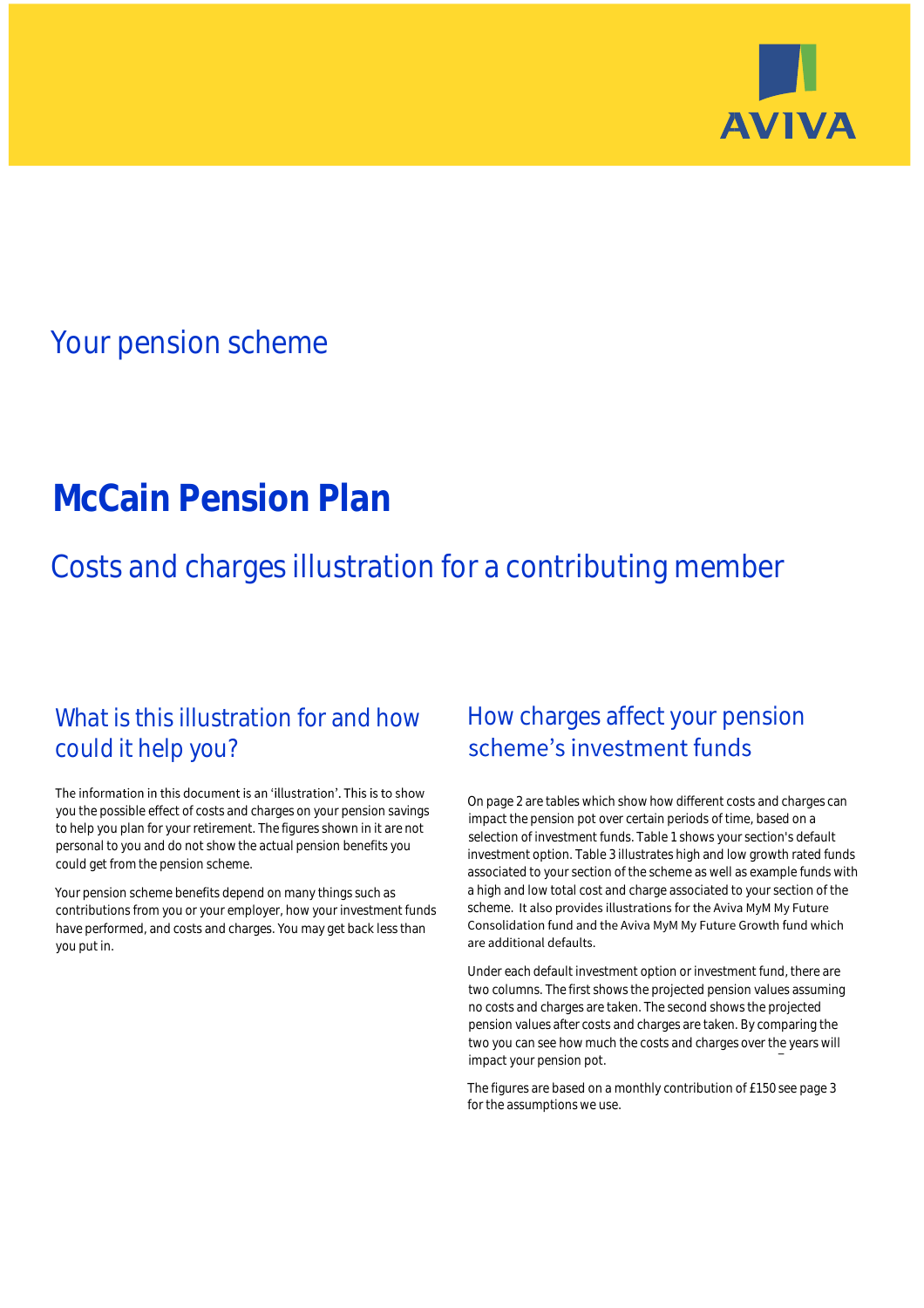|  | 0 |  |
|--|---|--|
|  |   |  |

| 1 U N I V<br>Illustration of effect of costs and charges on the Default Investment Option in<br><b>McCain Pension Plan</b> |                                        |                                    |  |  |  |  |
|----------------------------------------------------------------------------------------------------------------------------|----------------------------------------|------------------------------------|--|--|--|--|
|                                                                                                                            | <b>My Future</b>                       |                                    |  |  |  |  |
|                                                                                                                            | Assumed growth rate 3.2% (p.a.)        |                                    |  |  |  |  |
|                                                                                                                            | Assumed costs and charges 0.25% (p.a.) |                                    |  |  |  |  |
| At end of year                                                                                                             | Projected value assuming no            | <b>Projected value after costs</b> |  |  |  |  |
|                                                                                                                            | costs and charges are taken            | and charges are taken              |  |  |  |  |
| $\mathbf{1}$                                                                                                               | £1,790                                 | £1,790                             |  |  |  |  |
| $\overline{2}$                                                                                                             | £3,600                                 | £3,590                             |  |  |  |  |
| 3                                                                                                                          | £5,430                                 | £5,410                             |  |  |  |  |
| 4                                                                                                                          | £7,280                                 | £7,240                             |  |  |  |  |
| 5                                                                                                                          | £9,140                                 | £9,080                             |  |  |  |  |
| 10                                                                                                                         | £18,800                                | £18,500                            |  |  |  |  |
| 15                                                                                                                         | £29,000                                | £28,400                            |  |  |  |  |
| 20                                                                                                                         | £39,700                                | £38,600                            |  |  |  |  |
| 25                                                                                                                         | £51,000                                | £49,300                            |  |  |  |  |
| 30                                                                                                                         | £63,000                                | £60,400                            |  |  |  |  |
| 35                                                                                                                         | £75,600                                | £71,900                            |  |  |  |  |
| 40                                                                                                                         | £88,000                                | £83,200                            |  |  |  |  |
| 45                                                                                                                         | £99,100                                | £93,100                            |  |  |  |  |
| 50                                                                                                                         | £109,000                               | £101,000                           |  |  |  |  |

#### **Table 2**

| List of Funds included in the Default Investment Option |                       |                    |  |  |
|---------------------------------------------------------|-----------------------|--------------------|--|--|
| <b>Fund name</b>                                        | <b>Total Cost and</b> | <b>Growth Rate</b> |  |  |
|                                                         | Charge (p.a.)         | (p.a.)             |  |  |
| Av MyM My Future Growth                                 | 0.27%                 | 3.60%              |  |  |
| Av MyM My Future Consolidation                          | 0.22%                 | 2.40%              |  |  |
|                                                         |                       |                    |  |  |
|                                                         |                       |                    |  |  |
|                                                         |                       |                    |  |  |
|                                                         |                       |                    |  |  |
|                                                         |                       |                    |  |  |
|                                                         |                       |                    |  |  |
|                                                         |                       |                    |  |  |
|                                                         |                       |                    |  |  |

**Aviva Life & Pensions UK Limited.**

Registered in England No. 3253947. Registered office: Aviva, Wellington Row, York, YO90 1WR. Authorised by the Prudential Regulation Authority and regulated by the Financial Conduct Authority and the Prudential Regulation Authority. Firm Reference Number 185896. **aviva.co.uk** TEMP GFI NG071309 09/2018